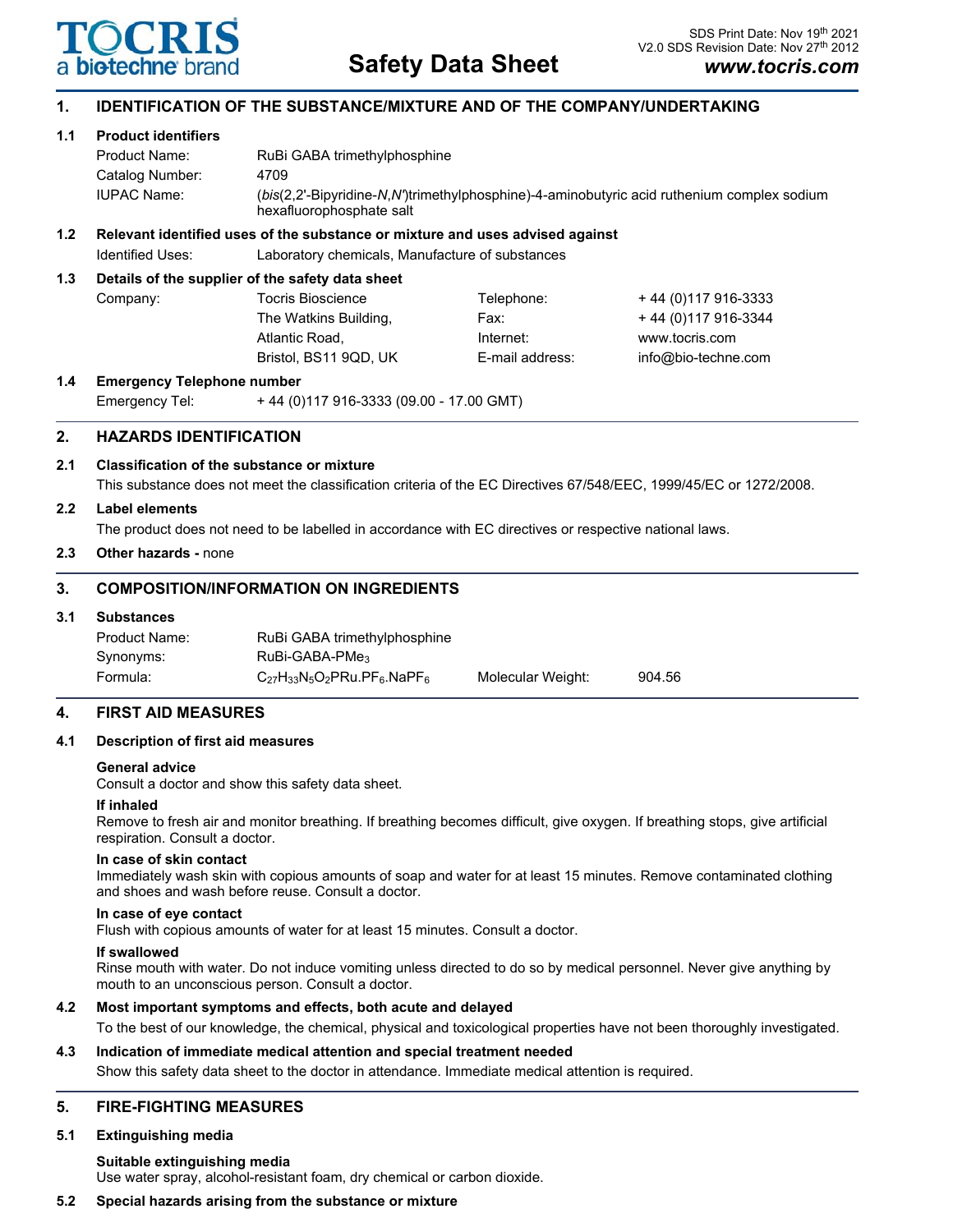In combustion, may emit toxic fumes.

### **5.3 Precautions for fire-fighters**

Wear suitable protective clothing to prevent contact with skin and eyes and self-contained breathing apparatus.

### **6. ACCIDENTIAL RELEASE MEASURES**

#### **6.1 Personal precautions, protective equipment and emergency procedures**

Do not take action without suitable protective clothing - see section 8 of SDS. Evacuate personnel to safe areas. Ensure adequate ventilation. Avoid breathing vapors, mist, dust or gas.

### **6.2 Environmental precautions**

Do not let product enter drains.

### **6.3 Methods and materials for containment and cleaning up**

Cover spillage with suitable absorbent material. Sweep up material and place in an appropriate container. Hold all material for appropriate disposal as described under section 13 of SDS.

#### **6.4 Reference to other sections**

For required PPE see section 8. For disposal see section 13.

### **7. HANDLING AND STORAGE**

### **7.1 Precautions for safe handling**

Use in a chemical fume hood, with air supplied by an independent system. Avoid inhalation, contact with eyes, skin and clothing. Avoid the formation of dust and aerosols. Use in a well-ventilated area. Keep away from sources of ignition. Avoid prolonged or repeated exposure.

#### **7.2 Conditions for safe storage, including any incompatibilities.**

Store in cool, well-ventilated area. Keep away from direct sunlight. Keep container tightly sealed until ready for use. Recommended storage temperature: Store at -20°C

#### **7.3 Specific end uses**

Use in a laboratory fume hood where possible. Refer to employer's COSHH risk assessment.

#### **8. EXPOSURE CONTROLS/PERSONAL PROTECTION**

#### **8.1 Control parameters**

### **Components with workplace control parameters**

Contains no substances with occupational exposure limit values.

#### **8.2 Exposure controls**

#### **Appropriate engineering controls**

Use in a fume hood where applicable. Ensure all engineering measures described under section 7 of SDS are in place. Ensure laboratory is equipped with a safety shower and eye wash station.

### **Personal protective equipment**

#### **Eye/face protection**

Use appropriate safety glasses.

#### **Skin protection**

Use appropriate chemical resistant gloves (minimum requirement use standard BS EN 374:2003). Gloves should be inspected before use. Wash and dry hands thoroughly after handling.

#### **Body protection**

Wear appropriate protective clothing.

#### **Respiratory protection**

If risk assessment indicates necessary, use a suitable respirator.

### **9. PHYSICAL AND CHEMICAL PROPERTIES**

### **9.1 Information on basic physical and chemical properties**

| Appearance                    | Orange solid      | Vapor pressure            | No data available         |
|-------------------------------|-------------------|---------------------------|---------------------------|
| Odor                          | No data available | Vapor density             | No data available         |
| Odor threshold                | No data available | Relative density          | No data available         |
| рH                            | No data available | Solubility(ies)           | Soluble to 50 mM in water |
| Melting / freezing point      | No data available | Partition coefficient     | No data available         |
| Boiling point / range         | No data available | Auto-ignition temperature | No data available         |
| Flash point                   | No data available | Decomposition temperature | No data available         |
| Evaporation rate              | No data available | Viscosity                 | No data available         |
| Flammability (solid, gas)     | No data available | Explosive properties      | No data available         |
| Upper / lower flammability or | No data available | Oxidising properties      | No data available         |

explosive limits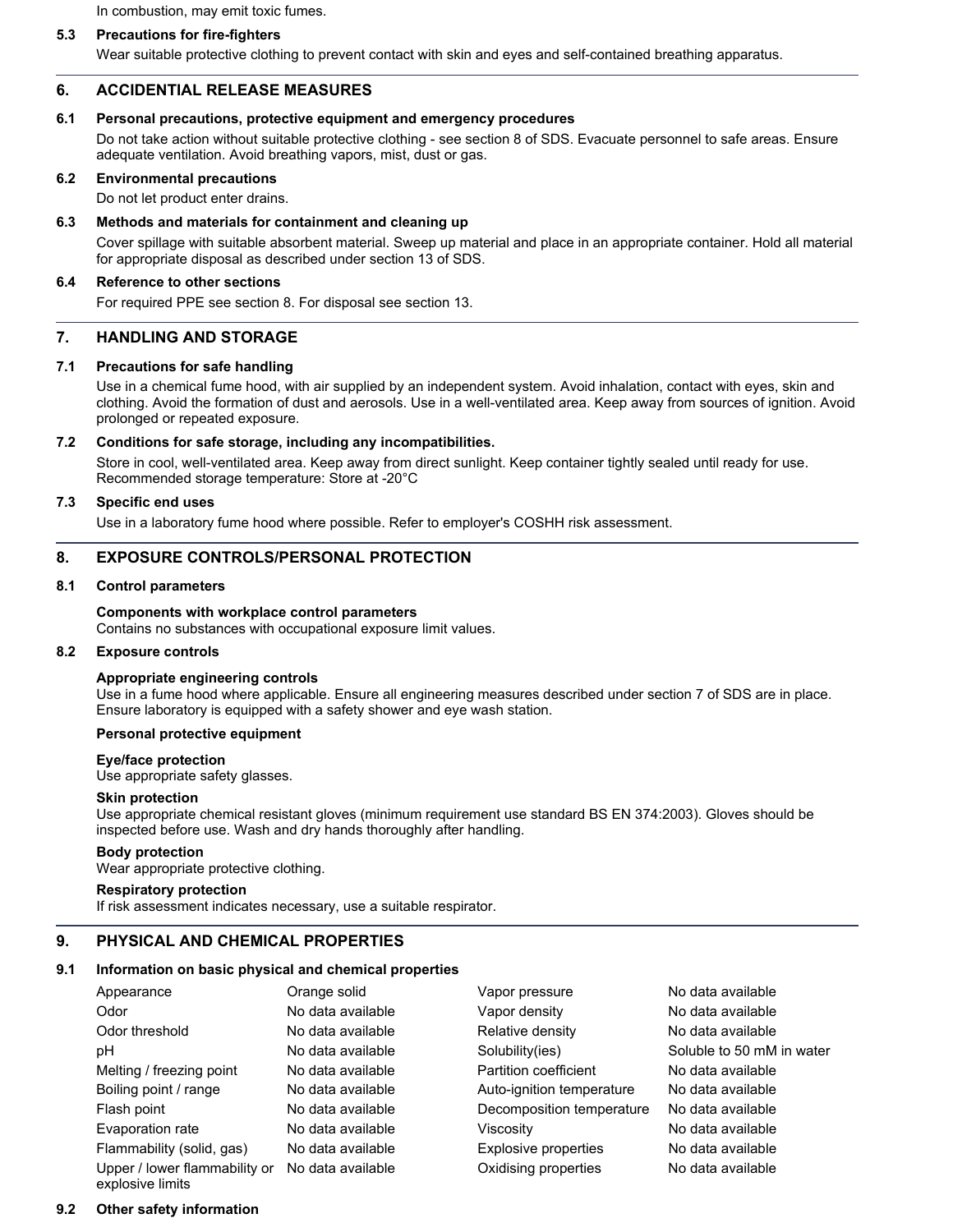No data available

# **10. STABILITY AND REACTIVITY**

### **10.1 Reactivity**

Stable under recommended transport or storage conditions.

#### **10.2 Chemical stability**

Stable under recommended storage conditions.

#### **10.3 Possibility of hazardous reactions**

Hazardous reactions will not occur under normal transport or storage conditions. Decomposition may occur on exposure to conditions or materials listed below.

### **10.4 Conditions to avoid**

Heat, moisture.

### **10.5 Incompatible materials**

Strong acids/alkalis, strong oxidising/reducing agents.

### **10.6 Hazardous decomposition products**

In combustion may emit toxic fumes. No known decomposition information.

### **11. TOXICOLOGICAL INFORMATION**

#### **11.1 Information on toxicological effects**

### **Acute Toxicity**

IPR-RAT LD50: 5400 mg/kg; IVN-RAT LD50: >5 gm.kg; ICE-RAT LDLo: 18mg/kg; ORL-MUS LD50: 12680 mg/kg; IPR-MUS LD50: 4950 mg/kg; SCU-MUS LD50: 9210 mg/kg; IVN-MUS LD50: 2748 mg/kg; UNR-MUS LD50: 7230 mg/kg; IVN-CAT LD50: 5 gm/kg; IVN-RBT LDLo: 2400 mg/kg.

#### **Skin corrosion/irritation**

Classification criteria are not met based on available data

#### **Serious eye damage/irritation**

Classification criteria are not met based on available data

# **Respiratory or skin sensitization**

Classification criteria are not met based on available data

#### **Germ cell mutagenicity**

Classification criteria are not met based on available data

#### **Carcinogenicity**

Classification criteria are not met based on available data

#### **Reproductive toxicity**

Classification criteria are not met based on available data

#### **Specific target organ toxicity - single exposure**

Classification criteria are not met based on available data

#### **Specific target organ toxicity - repeated exposure**

Classification criteria are not met based on available data

#### **Aspiration hazard**

Classification criteria are not met based on available data

#### **Symptoms / Routes of exposure**

Inhalation: There may be irritation of the throat with a feeling of tightness in the chest.

Ingestion: There may be irritation of the throat.

Skin: There may be mild irritation at the site of contact.

Eyes: There may be irritation and redness.

Delayed / Immediate Effects: No known symptoms.

### **Additional Information**

RTECS No: ES6300000 (GABA) Exposure may cause irritaiton of eyes, mucous membranes, upper respiratory tract and skin. To the best of our knowledge, the chemical, physical and toxicological properties have not been fully investigated

### **12. ECOLOGICAL INFORMATION**

#### **12.1 Toxicity**

No data available

**12.2 Persistence and degradability** No data available

# **12.3 Bioaccumlative potential**

No data available